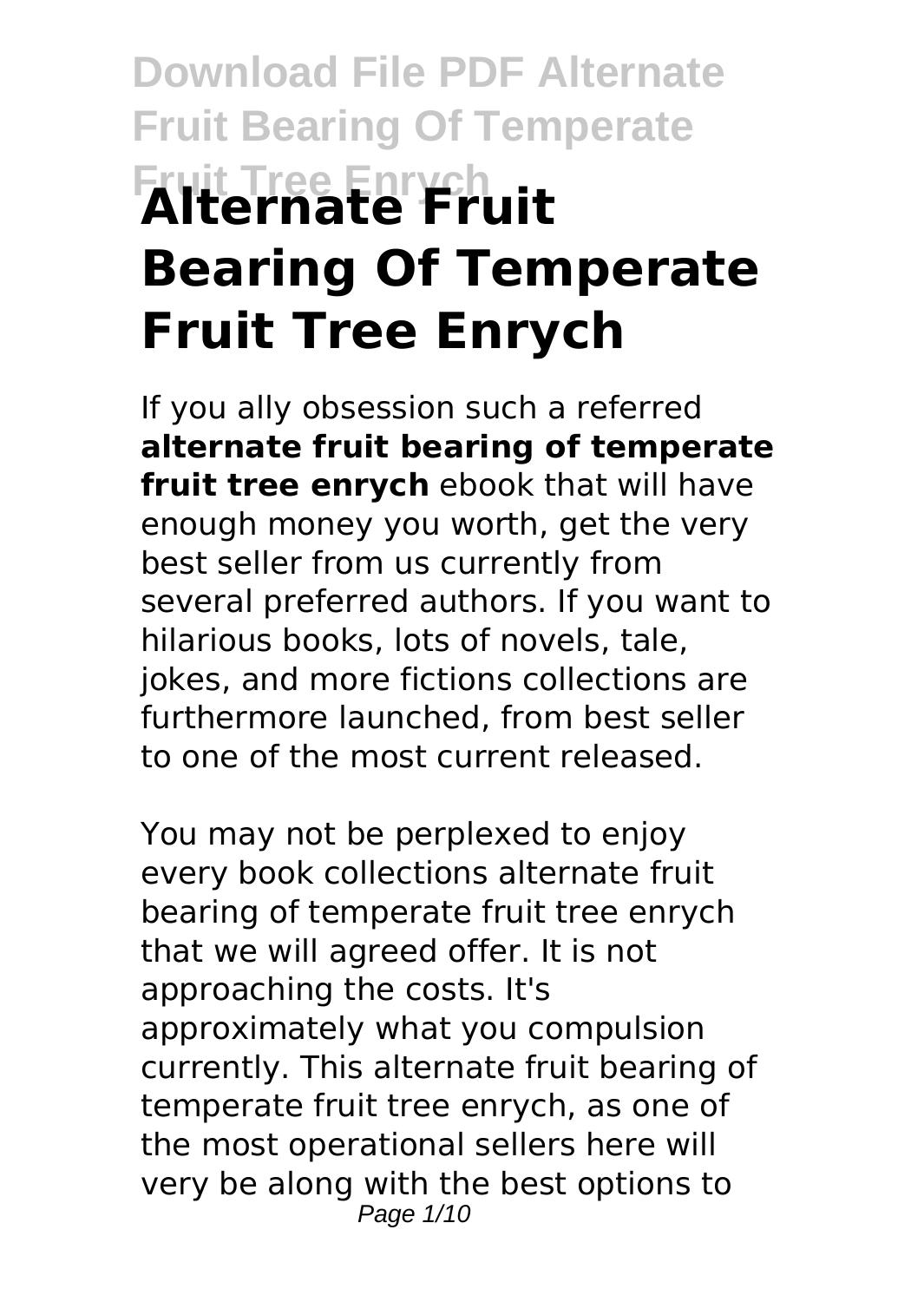**Download File PDF Alternate Fruit Bearing Of Temperate Fruit** Tree Enrych

With a collection of more than 45,000 free e-books, Project Gutenberg is a volunteer effort to create and share ebooks online. No registration or fee is required, and books are available in ePub, Kindle, HTML, and simple text formats.

### **Alternate Fruit Bearing Of Temperate**

Formula 1: Alternate bearing index  $(I)$  = (year 1 yield) - (year 2 yield)/(year 1 yield + year 2 yield), where  $I = 0$  is no alternate bearing and  $I = 1.0$  is complete alternate bearing; and. Formula 2: Alternate bearing  $=$  (current year's yield) - (5-year running average yield)/5-year running average yield; when the current yield is 20% greater than the 5-year average yield, it is an oncrop and when the current yield is 20% less than the 5-year average, it is an offcrop.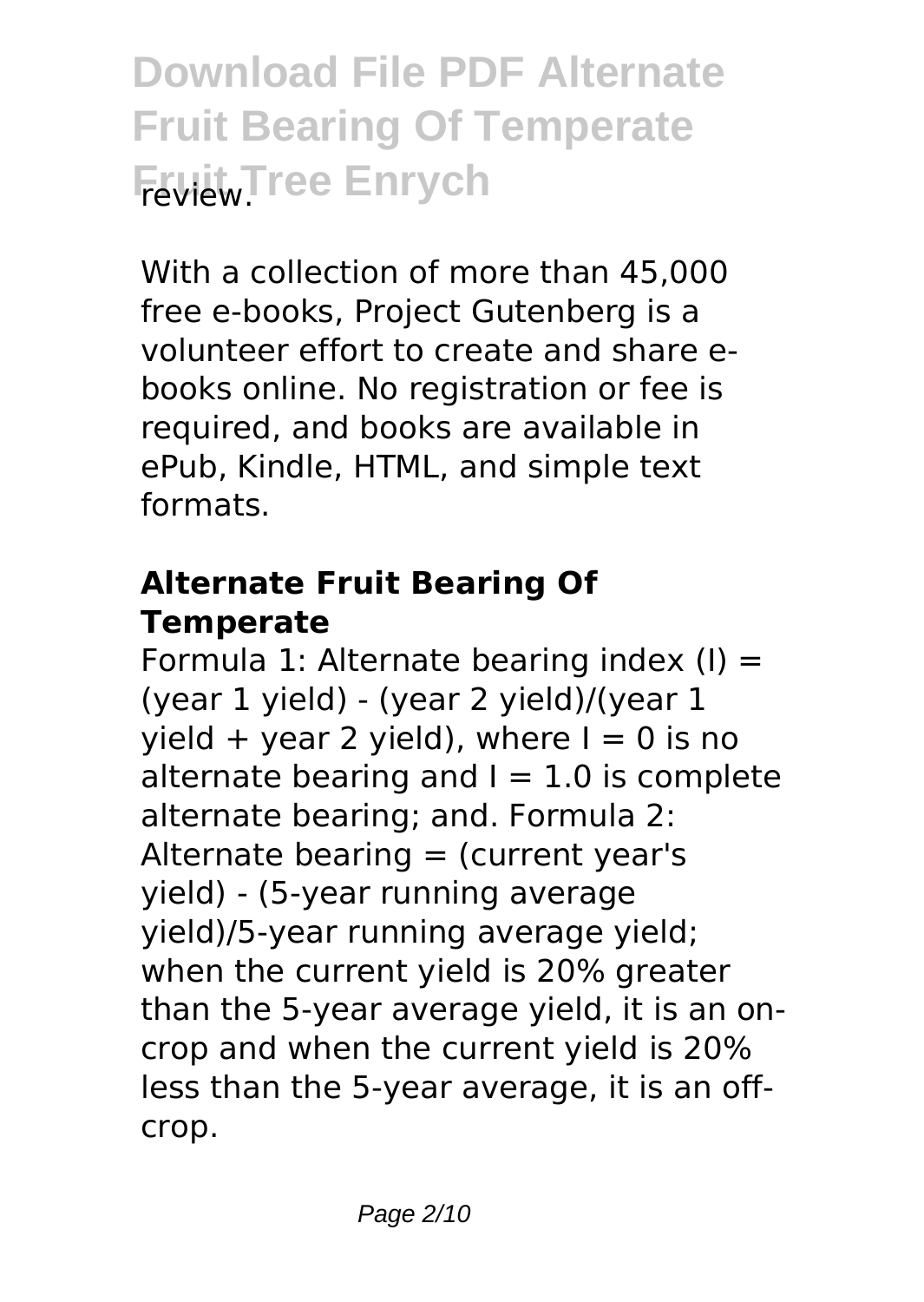# **Fruit Tree Enrych Apple Crop Load Management - Alternate Bearing**

Leaf bearing trees dominate this climate close to the coastal regions and ferns dominate the northern region as well as some inland parts. The apple, pear, cherry, and plum are the most widely grown and eaten, owing to their adaptability. Many other fruits are important regionally but do not figure prominently in commerce.

### **Temparate Fruits | Classification of fruits | List of ...**

Alternate bearing is a widely spread phenomenon, occurring in both deciduous and evergreen fruit plants. It is a problem in most polycarpic fruit crops. Olive shows extreme alternation even more than mango, which is considered as a highly alternate bearer fruit crop in India.

### **Alternate Bearing in Fruit Trees - Biotech Articles**

Alternate bearing is characterized by a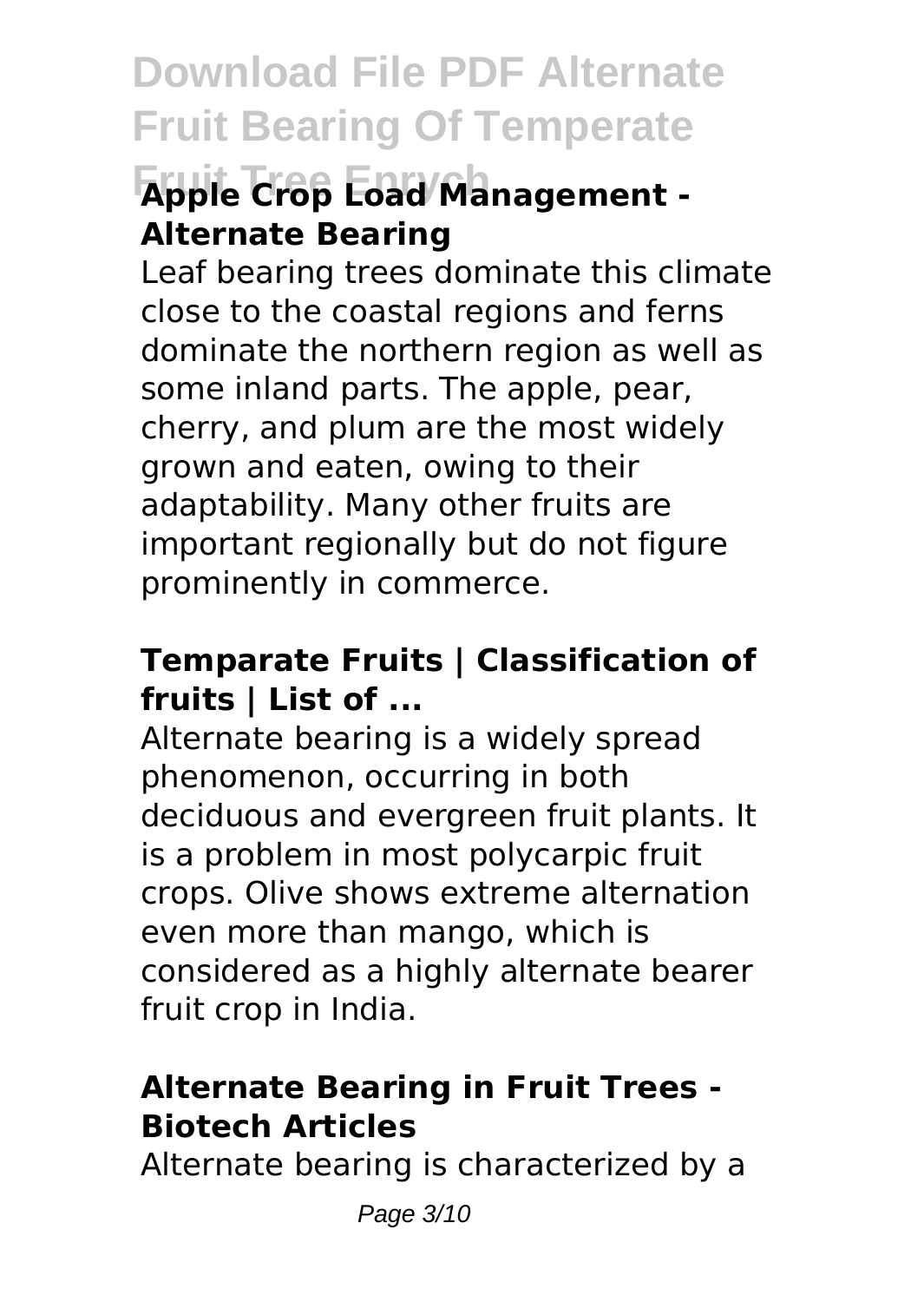**Farge yield in one year and low yield in** the next year. Alternate bearing is widespread throughout cultivated fruit trees and shrubs, both deciduous and...

#### **Alternate Bearing in Fruit Trees | Request PDF**

alternate bearing phenomenon valid for different types of fruit trees. An alternate bearing tree (or branch) is one that does not bear a regular crop year after year; rather, heavy yields are followed by ex tremely light ones and vice-versa. The term "biennial bearing," which is

#### **Alternate Bearing in Fruit Trees**

Alternate bearing (AB) is the process by which cycles of heavy yield (ON crop) one year are followed by a light yield (OFF crop) the next (reviewed in). AB occurs in both deciduous and evergreen fruit and nut tree crops and in forest trees (where it is called "masting"), regardless of their annual reproductive and vegetative cycles.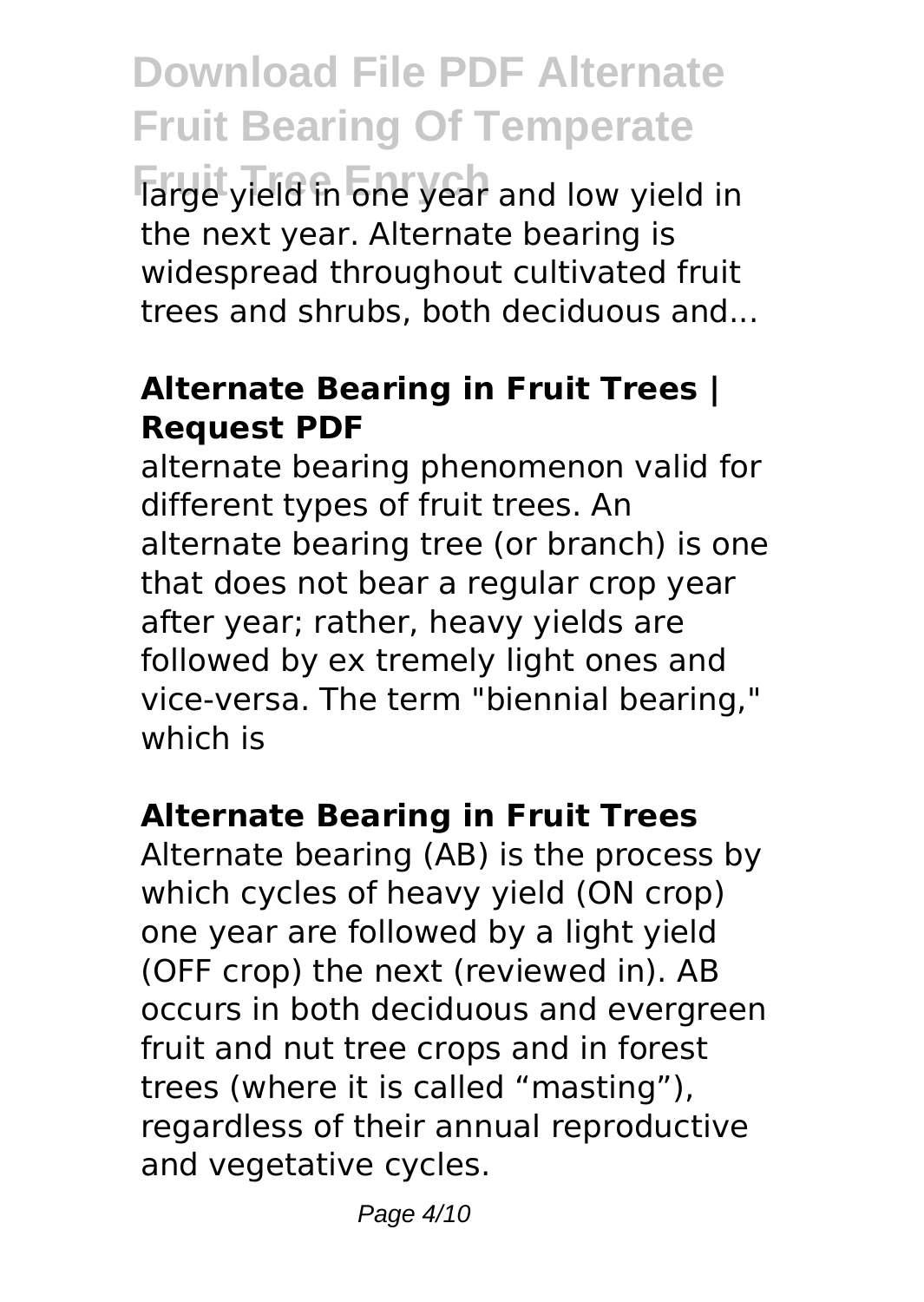**Download File PDF Alternate Fruit Bearing Of Temperate Fruit Tree Enrych**

### **Alternate Bearing in Citrus: Changes in the Expression of ...**

Alternate bearing is a wide spread phenomenon in many fruit tree species and cause severe labour, marketing and economical problem. T he term " alternate or biennial " b earing designate t he...

# **(PDF) Alternate Bearing in Olive - A Review**

and evergreen trees. Alternate bearing occurs in all climatic regions, temperate, subtropical and tropical, regardless of the optimal growing conditions for a particular species. Young trees with high vegetative vigour normally exhibit less alternate bearing than fully developed trees. Alternate bearing is a major problem in citrus production

# **S Verreynne ALTERNATE BEARING IN CITRUS**

1. Thin biennially bearing apple trees in their fruiting year, between 30 and 60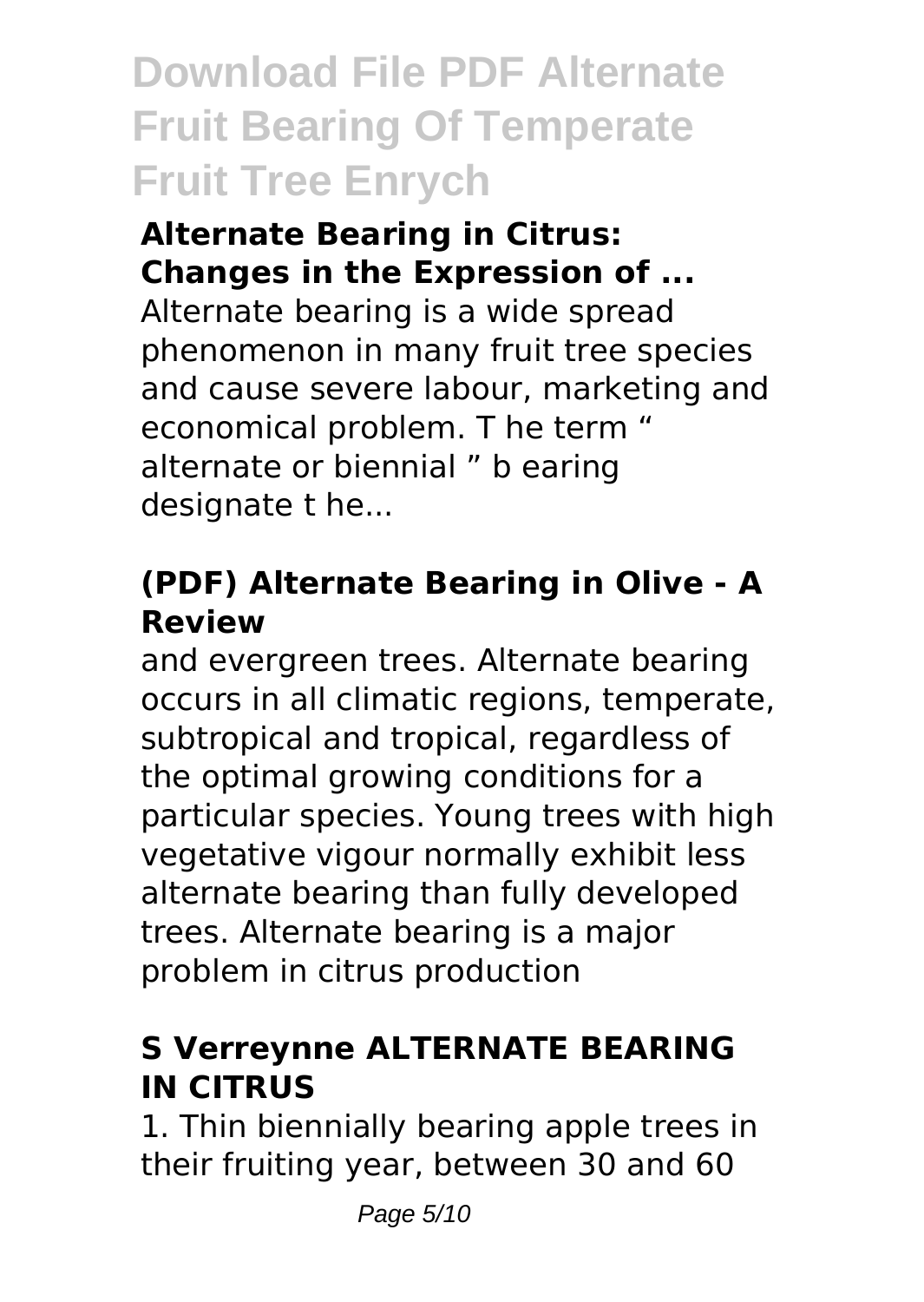**Download File PDF Alternate Fruit Bearing Of Temperate** days after they're in full bloom. Use secateurs to remove the smallest fruit, leaving a fruit-to-leaf ratio between ...

# **How to Stop Biennial Bearing in Apples | Home Guides | SF Gate**

The two most common bearing habits of fruit crops: spur and lateral. Spurs are simply short, lateral branches that occur on 2-year-old and older wood. Apple, pear, and sweet cherry are examples of spur bearing species. Lateral bearing species produce fruit from lateral buds on 1-year-old or current season's growth, and include peach and grape.

### **Introduction to fruit crops (Chapter 1 of text) | Fruit Crops**

Varieties with axillary fruit bearing habit possessed less alternate bearing tendencies than the terminal bearing ones. 'Dashehari', 'Langra' and 'Chausa' important choice cultivars of north India are alternate bearers.

# **Physiological and molecular basis of**

Page 6/10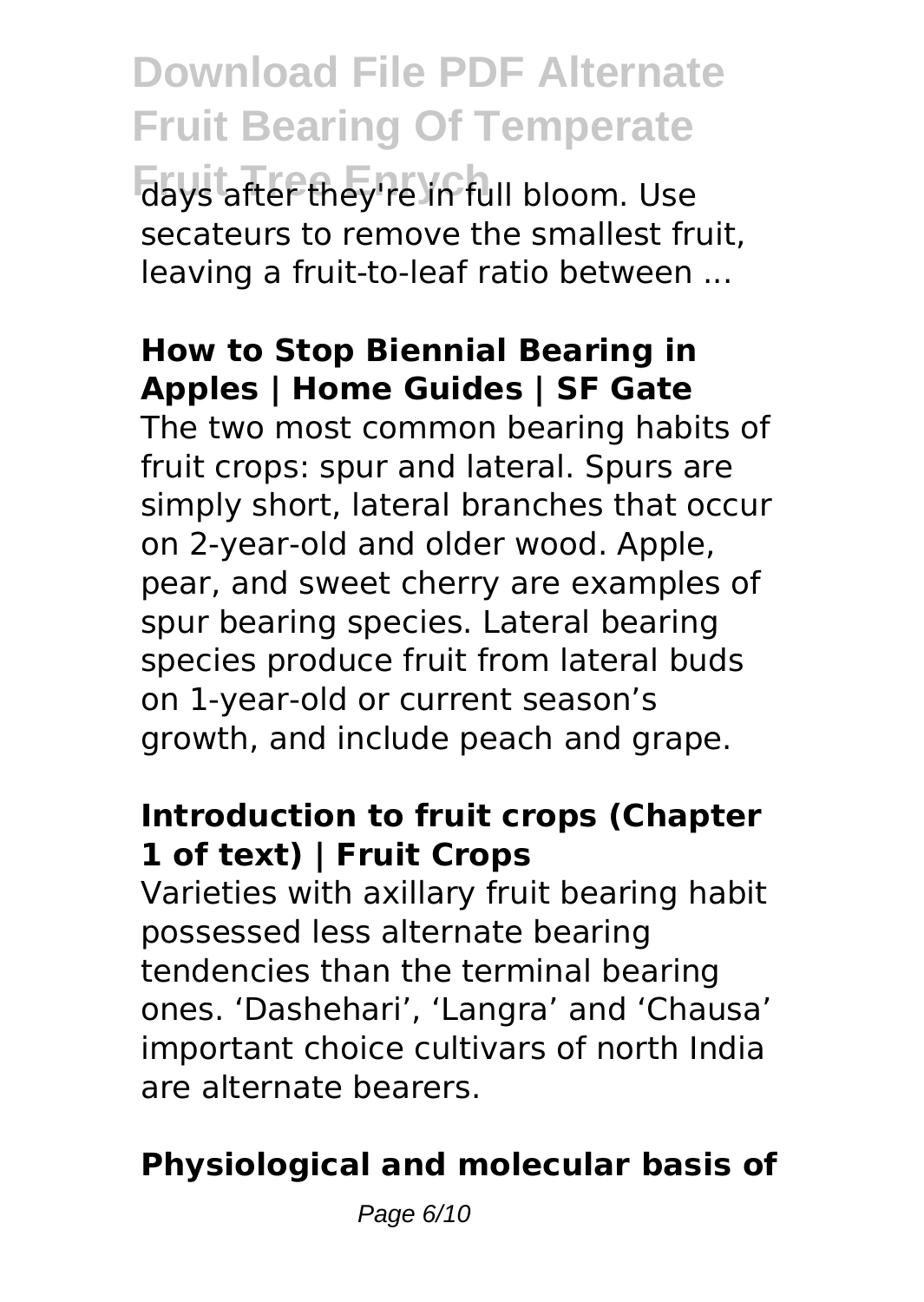# **Download File PDF Alternate Fruit Bearing Of Temperate Fruit Tree Enrych alternate bearing in ...**

Temperate fruits are those adapted to the temperate zone climates in the middle latitudes. Some examples of these include apple, pear, peach, plum, grape, and strawberry. These fruits are also classified in other forms: apple and pear appear as pome fruits, peach and plum as stone fruits, and grape and strawberry as small fruits.

### **Temperate Fruits - an overview | ScienceDirect Topics**

bearing fruit than seedling, not as early as more dwarfing stock. Requires irrigation. • M106 - Semi-dwarf rootstock. Usually produces a tree about 65-75% the size of the same tree on seedling rootstock. Provides good anchorage. Imparts early bearing fruit and is easily propagated. Reported resistant to woolly apple aphid. Requires irrigation.

### **Growing Temperate Tree Fruit and Nut Crops in the Home ...**

Page 7/10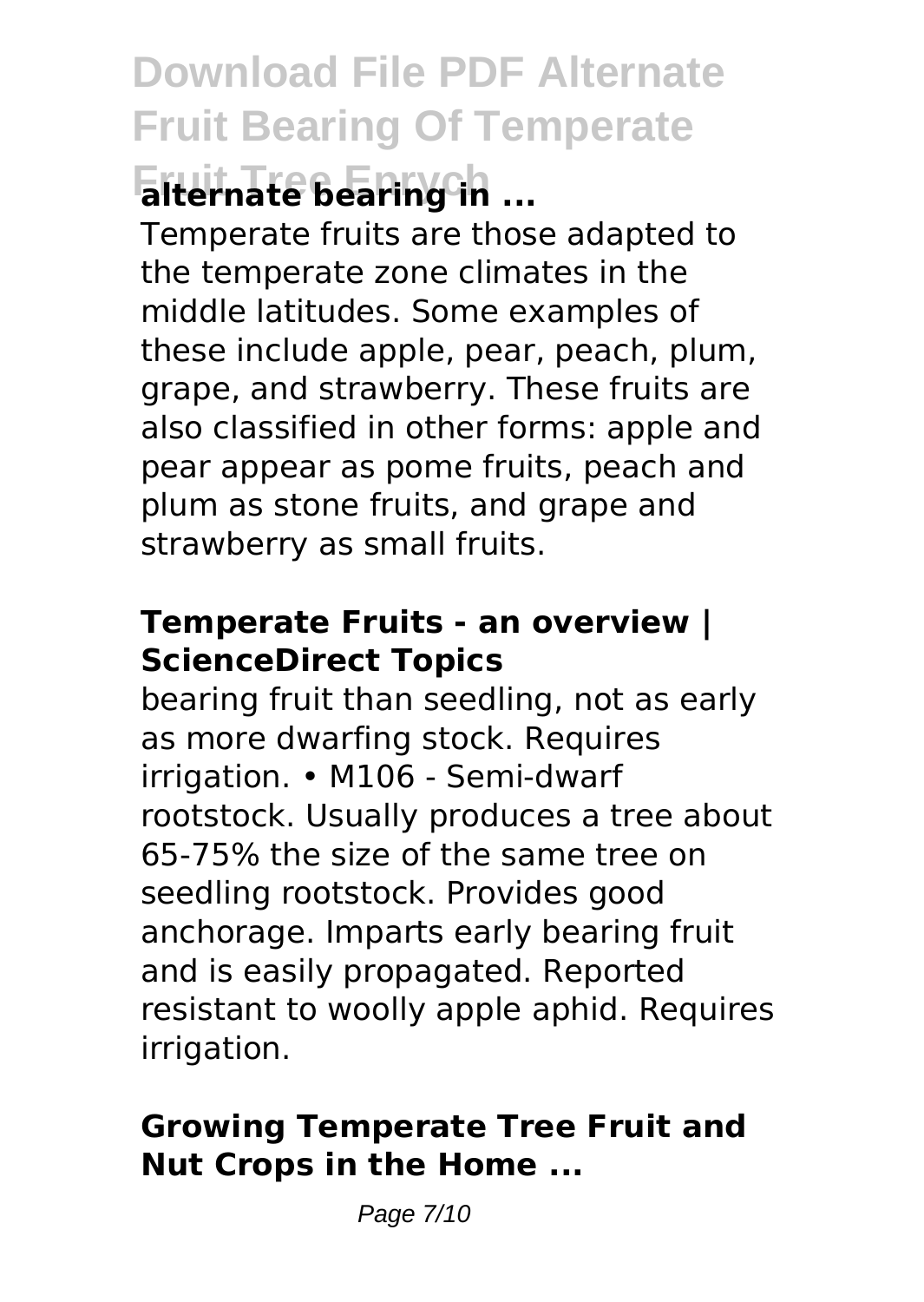**It is well documented that flower and** fruit set have a major impact on fruit quality and regularity of bearing of apple trees (Malus domestica Borkh.) and that flower and fruit thinning help to avoid alternate bearing and improve fruit quality.Efficient, chemical-free flower and fruit thinning methods would help to further reduce chemical inputs in integrated fruit production and to reduce ...

#### **NEW METHODS OF ENVIRONMENTALLY SAFE REGULATION OF FLOWER ...**

Thinning the developing plums while still small (about the size of a marble) in early summer to one fruit every 4-6 inches along the branches will result in fewer fruits ripening, and may lessen the effects of alternate bearing. Remove the smallest fruits and keep the larger ones. Usually, there isn't much we can do to eliminate alternate bearing.

# **Why Are There No Plums on My**

Page 8/10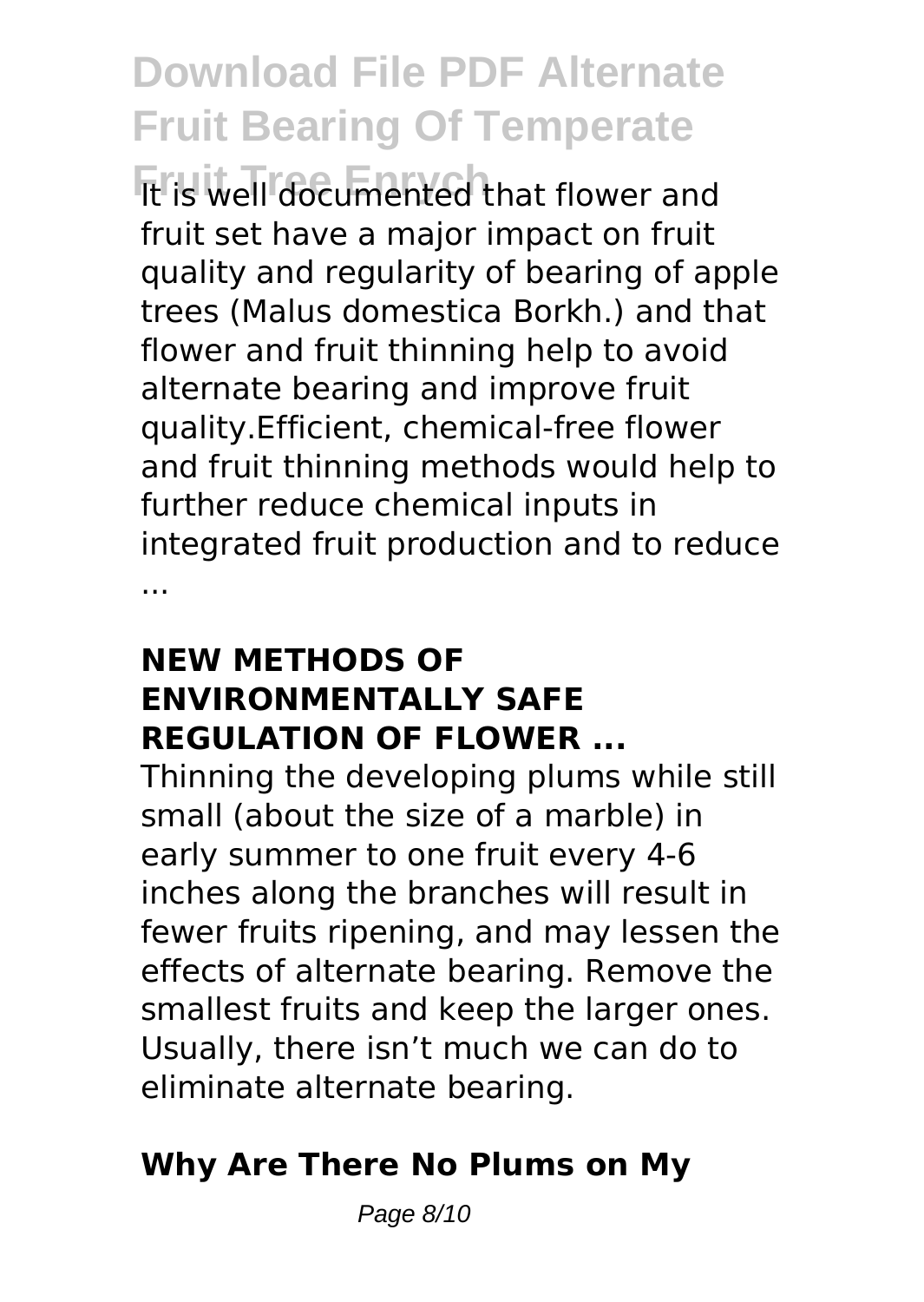# **Fruit Tree Enrych Tree? | Perfect Plants**

Alternate bearing is the tendency of some fruit trees to produce much greater than average crop in one year and much lower than average crop in the following year.

# **Olive Tree Alternate Bearing - Wikifarmer**

Thinning is hence a prerequisite in fruit crops i) to achieve high quality fruit with sufficient size and colouration for class I marketing including sugar (as a parameter for taste) and sufficient firmness (as a parameter for good storability), ii) to reduce labour-intense hand thinning and iii) to overcome alternate bearing (change of low and ...

### **PRINCIPLES OF THINNING IN FRUIT TREE CROPS - NEEDS AND ...**

Examples of temperate drupe fruits are cherry, peach, plum and apricot. In almond at maturity exocarp and mesocarp get separated as leathery involucre and are removed before